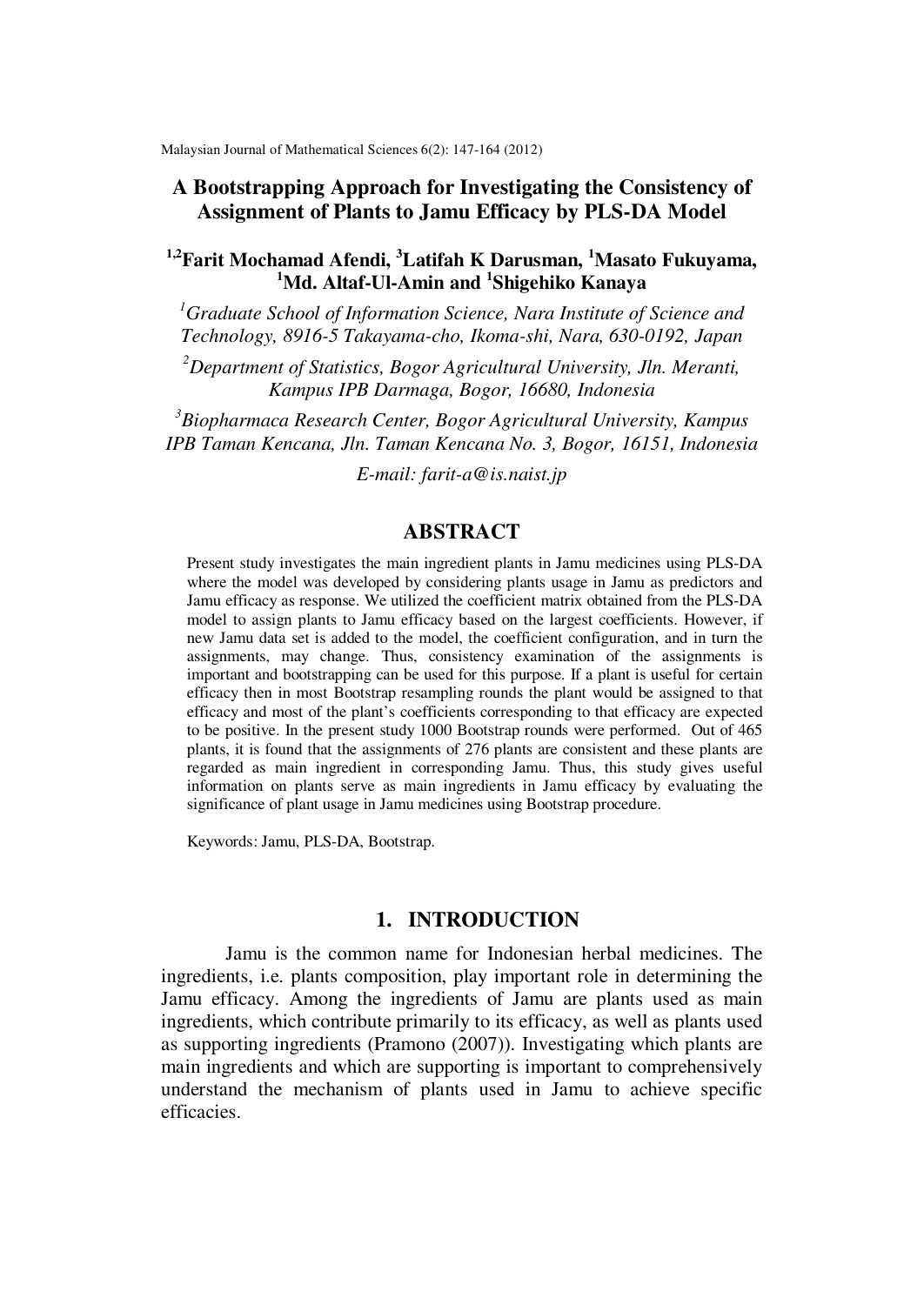A Partial Least Square Discriminant Analysis (PLS-DA) model can be helpful in this attempt by relating plants usage in Jamu as predictors and Jamu efficacy as response. PLS-DA is suitable for this analysis regarding that large number of plants are used in Jamu and on the other hand, Jamu efficacy are in categorical scale Plants perform as main ingredients will have significant effect on the model developed.

However, PLS-DA was designed mainly for prediction of the responses by maximizing the relationship between predictors and responses (Wold *et al*. (2001); Marker and Rayens (2003) and Boulesteix and Strimmer (2006)). PLS-DA gives little attention on the effect of each predictor on responses as it did not provide significance testing on the coefficient. So, if new Jamu data set becomes available and added to the model, the coefficient configuration and in turn the assignments, may change. Thus, consistency examination on this assignment is important. To solve this problem, we conducted Bootstrapping, which is one of the methods that provide variance of a statistic whenever the variance of the statistic has no closed form or whenever the assumption of the theoretical distribution for the statistic is not satisfactory (Efron and Tibshirani (1993) and Manly (1997)).

The Bootstrap works by resampling the data set many times, calculates the same statistic in each resampling round, and accumulates the statistic value obtained in each round to become the distribution for the statistic. Variance of this distribution serves as variance of the statistic; whereas the distribution can also be used as empirical distribution of the statistic (Efron and Tibshirani (1993) and Manly (1997)). This Bootstrap procedure is suitable as a basis for consistency examination of the PLS-DA coefficient based assignment. The resampling step can be viewed as an attempt to generate new Jamu data set; whereas the assignment on each resampling round and its accumulation over all rounds can be used to check the assignment stability. In addition, accumulation over all resampling rounds of PLS-DA coefficients obtained on each round provides distribution of the coefficient. If a given plant is useful for certain efficacy then in most Bootstrap resampling rounds the plant would be assigned to the efficacy and most of the plant's coefficients on that efficacy are likely to be positive. Thus, this study gives useful information on plants serve as main ingredients in Jamu efficacy by evaluating the significance of plant usage in Jamu medicines using Bootstrap procedure.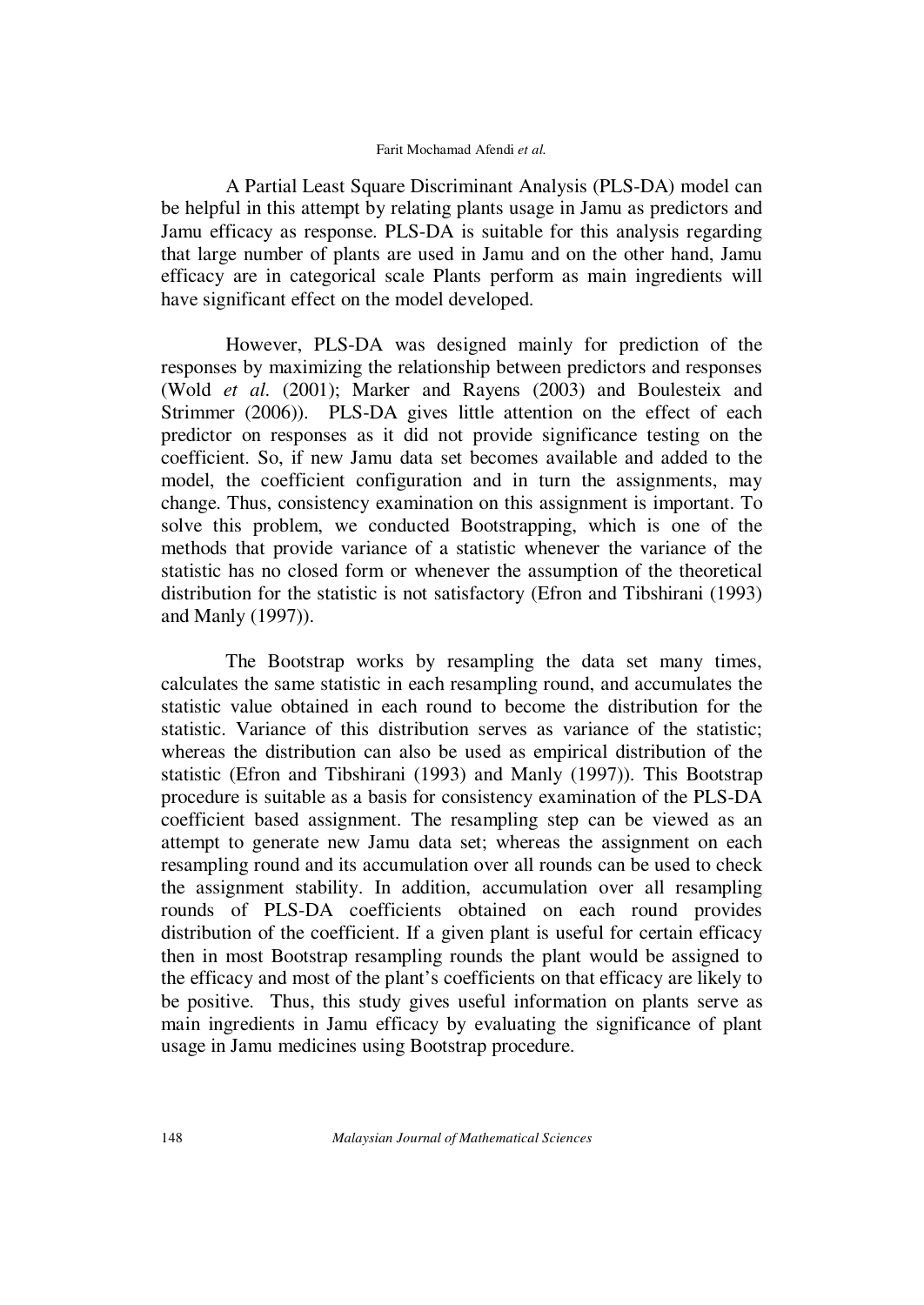# **2. MATERIALS AND METHODS**

### **a) Data set**

 In the present study, the commercial Jamu registered at The National Agency for Drug and Food Control (NA-DFC) of Indonesia are used in PLS-DA modeling. The data contain 3138 Jamu and in total they use 465 plants. Each Jamu is classified into one of nine efficacy categories, namely: (1) disorders of appetite (DOA), (2) disorders of mood and behavior (DMB), (3) female reproductive organ problems (FML), (4) gastrointestinal disorders (GST), (5) musculoskeletal and connective tissue disorders (MSC), (6) pain/inflammation (PIN), (7) respiratory disease (RSP), (8) urinary related problems (URI), and (9) wounds and skin infections (WND). All data used in this analysis can be accessed at http://kanaya.naist.jp/jamu/top.jsp.

## **b) PLS-DA modeling**

 Let *n* denotes the number of Jamu (in this case, 3138) and *m* denotes the number of plants (in this case, 465) used by these *n* Jamu. The usage status of plant *i* on Jamu  $h(x_{hi}; h=1,2,\ldots,n; i=1,2,\ldots,m)$ , which is equal to 1 if plant *i* is used in Jamu *h* and equal to 0 otherwise, serves as the predictors in PLS-DA; whereas the efficacy status of Jamu *h* on efficacy  $j(y_{hi}; j=1,2,\ldots,9)$ , which is equal to 1 if Jamu *h* is classified into efficacy *j* and equal to 0 otherwise, provides the responses in PLS-DA.

 The details of the PLS-DA modeling are as follows (Marker and Rayens (2006) and Wold *et al.* (2003)). Let  $T(n \times k)$  is a matrix of the underlying factors of *X* and is obtained by maximizing its covariance with the corresponding matrix of the underlying factors of *Y*, that is

$$
T = XW \tag{1}
$$

where  $W(m \times k)$  is a matrix of weight and k is the number of factors extracted. Matrix *T*, multiplied by matrix of *X* –loadings  $P(m \times k)$ , is a good summaries of *X*

$$
X = TP^t + E \tag{2}
$$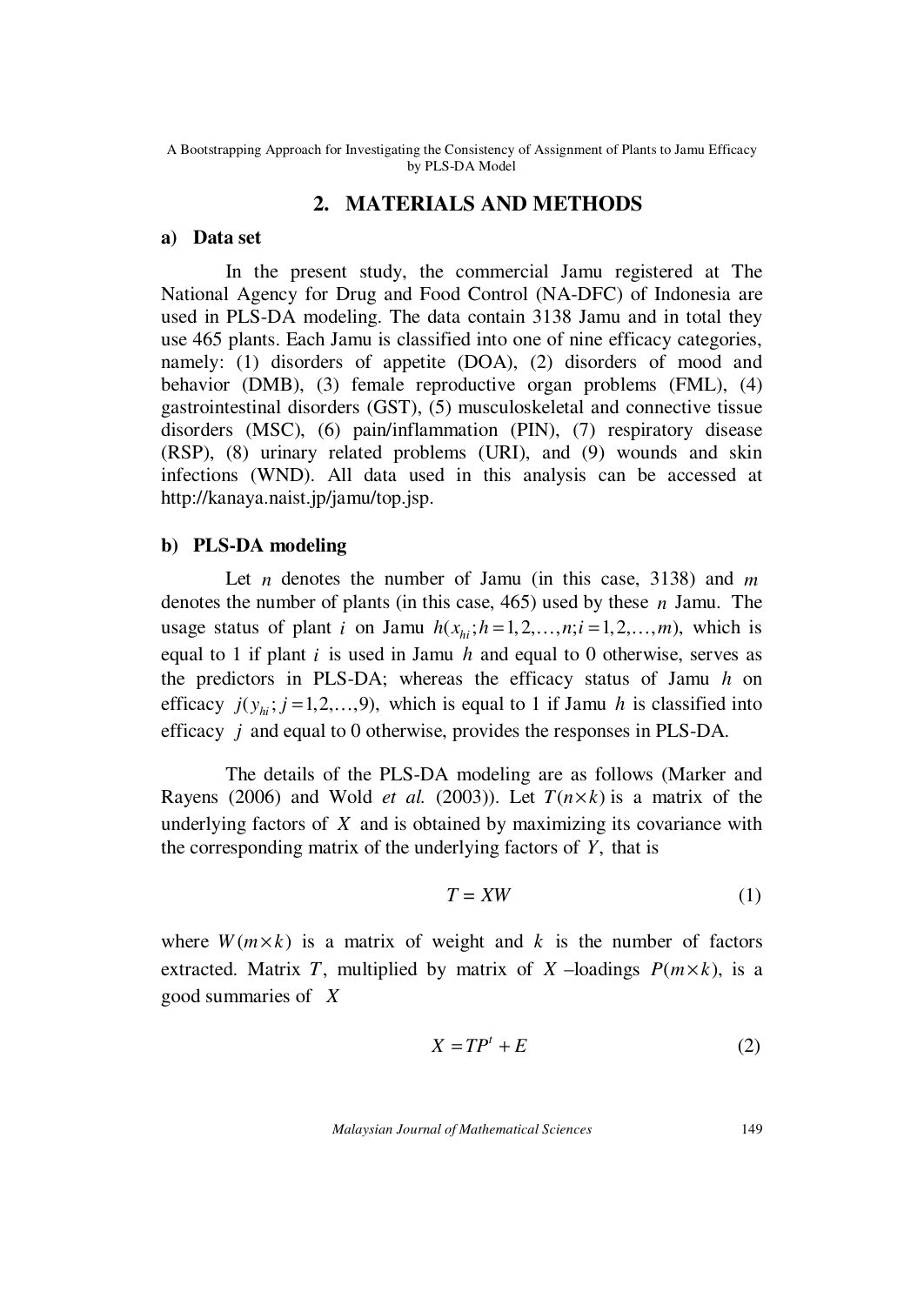so that the *X* –residuals  $E(n \times m)$  is small. In addition, matrix *T* is also a good predictor of *Y*

$$
Y = TQ^t + F \tag{3}
$$

where  $Q(9 \times k)$  is matrix of *Y* –loadings. The *Y* –residuals  $F(n \times 9)$ express the deviation between the observed and the predicted responses.

Substituting Equation (1) into Equation (3) we obtain multiple regression model of PLS-DA

$$
Y = XWQ^{t} + F
$$
 (4)

where the response prediction can be calculated as

$$
\hat{Y} = XWQ^{t} = XC
$$
 (5)

and the PLS-DA coefficient matrix  $C(m \times 9)$  is calculated as

$$
C = WQt
$$
 (6)

## **c) Assignment of plants to the efficacy of Jamu**

 The efficacy of Jamu is determined by the plants used as its ingredients. Note that a plant can be used by many Jamu that have different efficacies. On the other hand, the matrix of PLS-DA coefficient *C* contains information on the effect of predictors on responses, i.e. the effect of plants on the efficacy of Jamu. Therefore, the matrix *C* can be utilized to assign plants to the efficacy for which they are most useful. The method of this assignment is as follows.

Due to the binary nature of  $y_{hj}$ , which contains information on the efficacy of Jamu *h* (i.e.  $y_{hi} = 1$  if Jamu *h* is useful for efficacy *j* and  $y_{hj} = 0$  otherwise), a large value of  $\hat{y}_{hj}$  will lead to the prediction that Jamu *h* is useful for efficacy *j*. On the other hand, a given plant with a positive or negative coefficient in matrix *C* contributes positively or negatively to the value of  $\hat{y}_{hj}$ , respectively.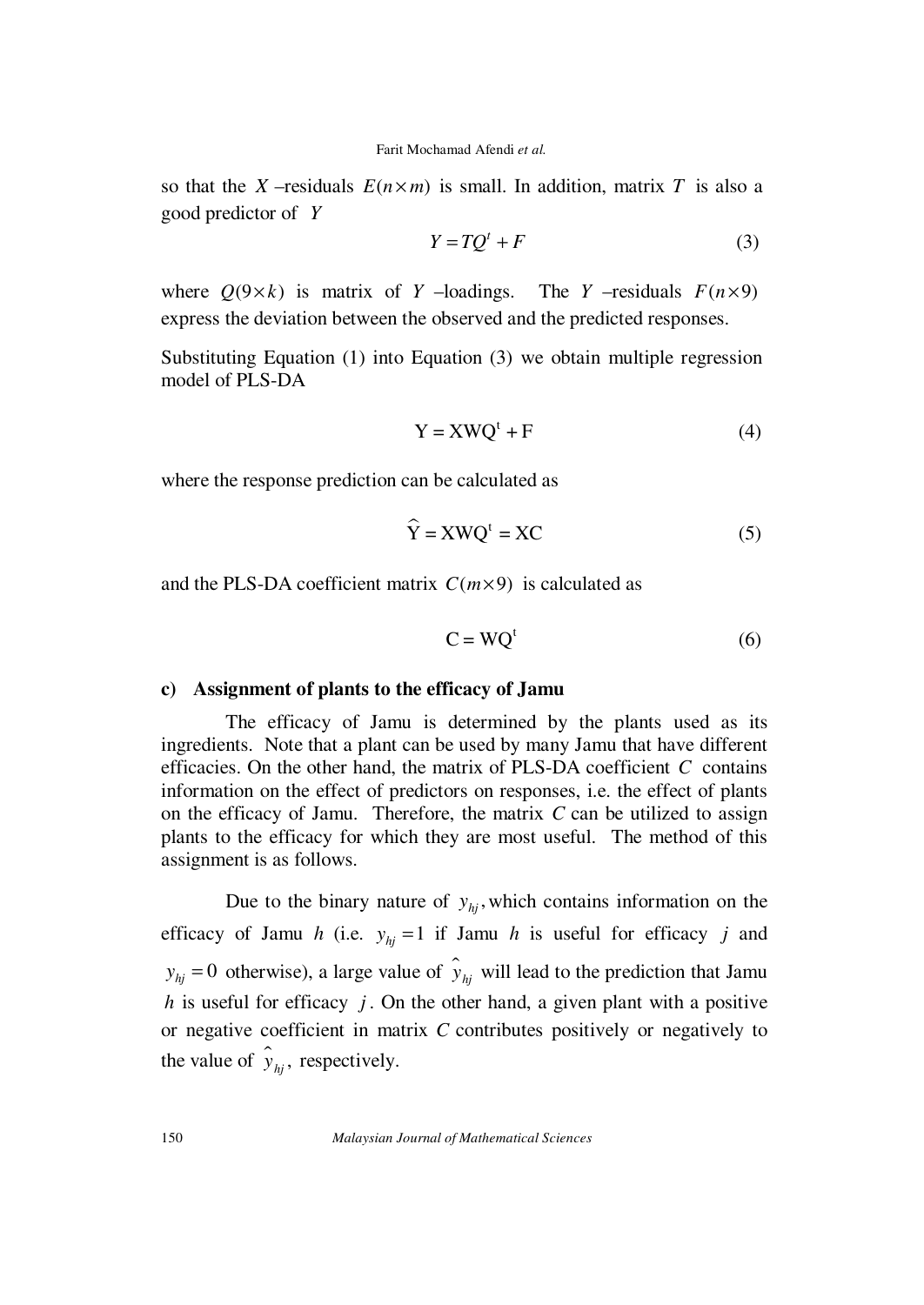Considering these, a plant *i* is assigned as useful for efficacy *j* if its coefficient on efficacy *j* is positive. Let  $C_i$  be a coefficient of plant *i* on efficacy *j* and  $U_{ii}$  be an assignment status of plant *i* on efficacy *j*. Thus,

$$
U_{ij} = \begin{cases} 1; & \text{if } C_{ij} > 0 \\ 0; & \text{otherwise} \end{cases}
$$

 Furthermore, if plant *i* is predicted to be useful for efficacy *j* then this plant should be used by some Jamu having efficacy *j*. We verify our prediction as follows. Let  $W_{ii}$  be the number of Jamu with efficacy *j* that use plant *i* and is calculated as

$$
W_{ij} = \sum_{h=1}^n X_{hi} Y_{hj}.
$$

If  $U_{ii} = 1$  and  $W_{ii} > 0$  then the assignment of plant *i* as useful for efficacy *j* is called as Hit on the contrary, if  $U_{ij} = 1$  and  $W_{ij} = 0$  then the assignment is called as Miss.

## **d) Bootstrapping PLS-DA model**

 The concept of the Bootstrap used in the present study is shown in Figure 1. The details are as follows.

## Step 1. Resampling of Jamu data.

 This step is intended to generate new Jamu data set by resampling the existing Jamu data set. As for other resampling method for the Bootstrap, the resampling is performed with replacement with sample size equal to the original data set, i.e. 3138. Due to the replacement process during resampling, some Jamu may be not selected, selected only once or selected more than once although the total number of Jamu after the resampling is equal to the original data set. Thus, the Jamu configuration among the original data after resampling will be different.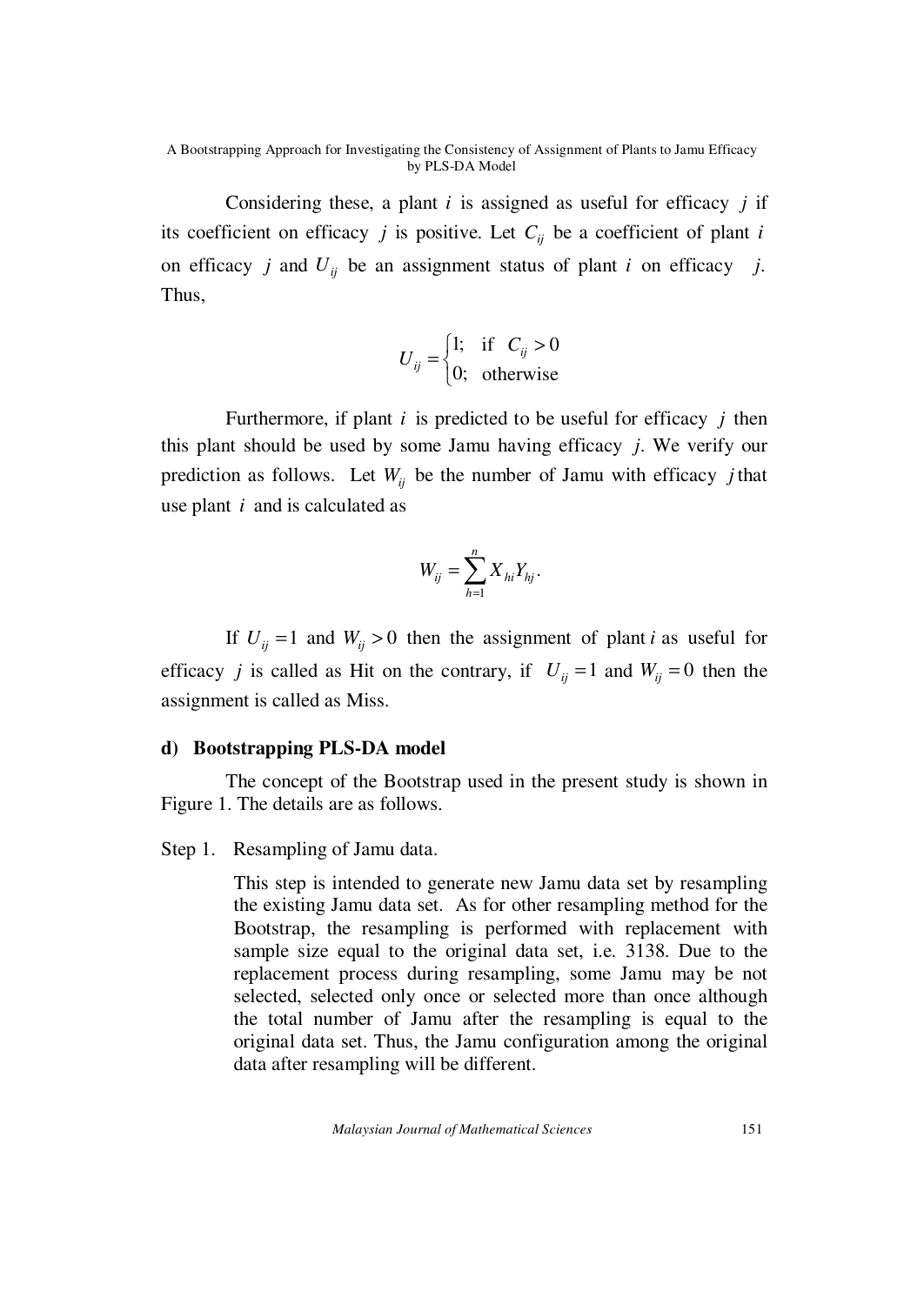## Step 2. PLS-DA modeling in resampling data set.

Let *n* denotes the number of Jamu in the new Jamu data set obtained in Step 1, which is equal to 3138 and  $m_b$  is the number of plants used in *n* Jamu. Note that  $m_b$  may be less than the total number of plants in the original data set *m* because some plants may not be included in  $m_b$  if Jamu that use the plants are not selected during resampling in Step 1. Following previous definition, let  $\tilde{x}_{hi}$  ( $h = 1, 2, ..., n; i = 1, 2, ..., m_b$ ) is the usage status of plant  $i$  on Jamu  $h$ , which is equal to 1 if plant  $i$  is used in Jamu *h* and equal to 0 otherwise; whereas  $\tilde{y}_{hi}$  ( $j = 1, 2, \ldots, 9$ ) is the efficacy status of Jamu *h* on efficacy *j*, which is equal to 1 if Jamu *h* is classified into efficacy *j* and equal to 0 otherwise.

Using this definition, PLS-DA model is performed, where the matrix  $\widetilde{\mathbf{X}}$  and  $\widetilde{\mathbf{Y}}$  provide the predictors and responses, respectively. The coefficient matrix obtained is denoted by  $\tilde{C}$  $(m_h \times 9)$ , whereas  $A_{ir}$  is the assignment status of plant *i* on efficacy  $j$  in Bootstrap round  $r$ , which is equal to 1 if in Bootstrap round *r* plant *i* is assigned to efficacy *j* and equal to 0 otherwise.

## Step 3. Accumulation of PLS-DA coefficients and assignment results.

The PLS-DA coefficients and the assignment results from Step 2 are accumulated into coefficient distribution and Bootstrap assignment probability, respectively. Let  $R_i$  is the number of plant *i* selected in *R* Bootstrap rounds and  $B_{ii}$  is the coefficient distribution of plant *i* on efficacy *j*, which contains *R<sup>i</sup>* coefficient values. The Bootstrap assignment probability of plant *i* on efficacy *j*,  $T_{ij}$  is calculated as

$$
T_{ij} = \sum_{r=1}^{R} A_{ijr} / R_i.
$$
 (7)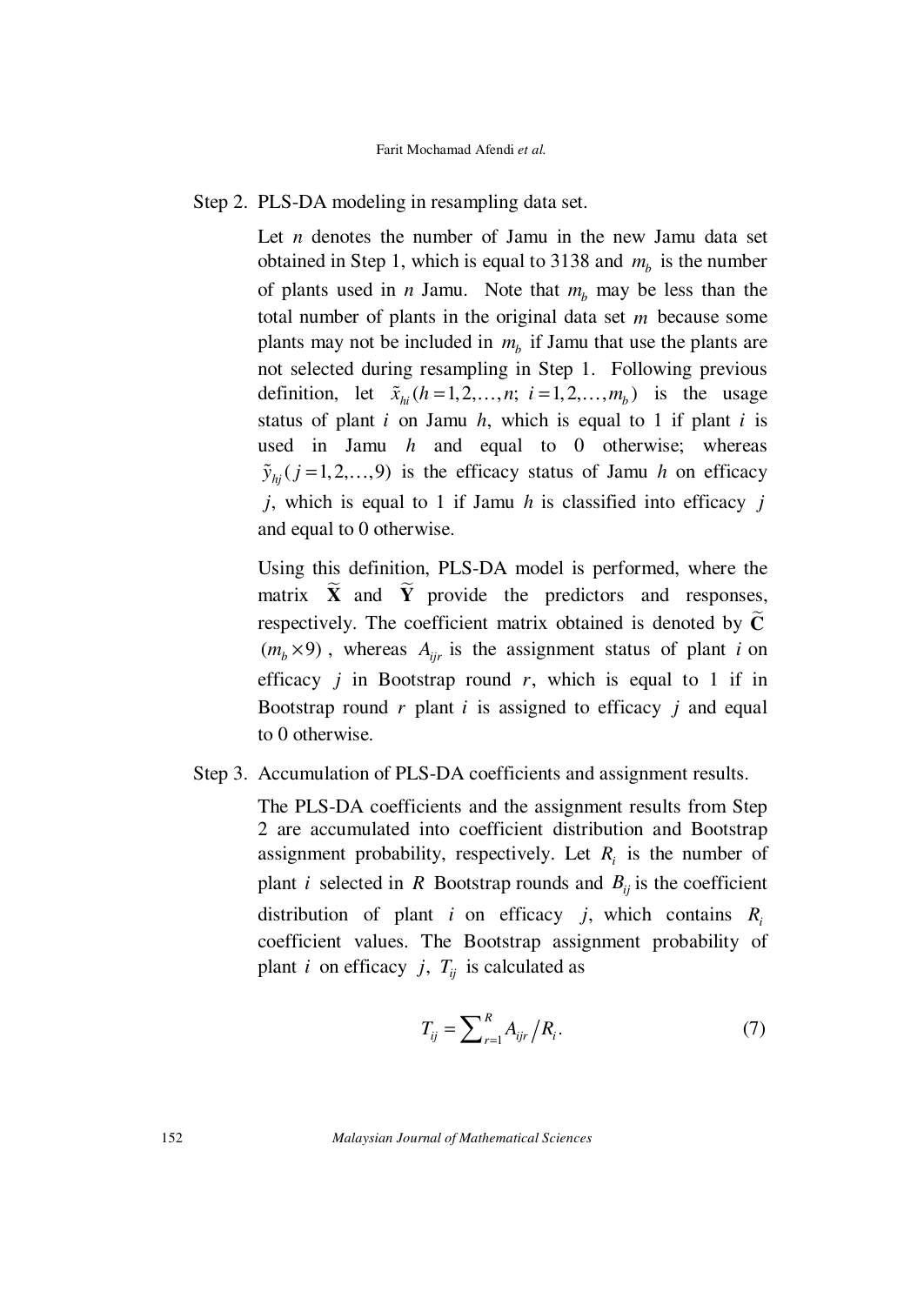

Figure 1: The schematic diagram of Bootstrap steps used in the present study

 Following the procedure above, the goal of the Bootstrap used in the present study is to obtain coefficient distribution as well as Bootstrap assignment probability of plant *i* to efficacy *j*,  $B_{ij}$  and  $T_{ij}$  respectively. After that, these two statistics are then used in examining the assignment consistency of plant *i* to efficacy *j*. The idea in the examination is that if plant  $i$  is useful for efficacy  $j$  then plant  $i$  will be assigned frequently to efficacy *j* during the resampling process, i.e. the value of  $T_{ij}$  should be large enough. In addition, most coefficients corresponding to plant *i* on efficacy *j*,  $B_{ii}$  should be positive.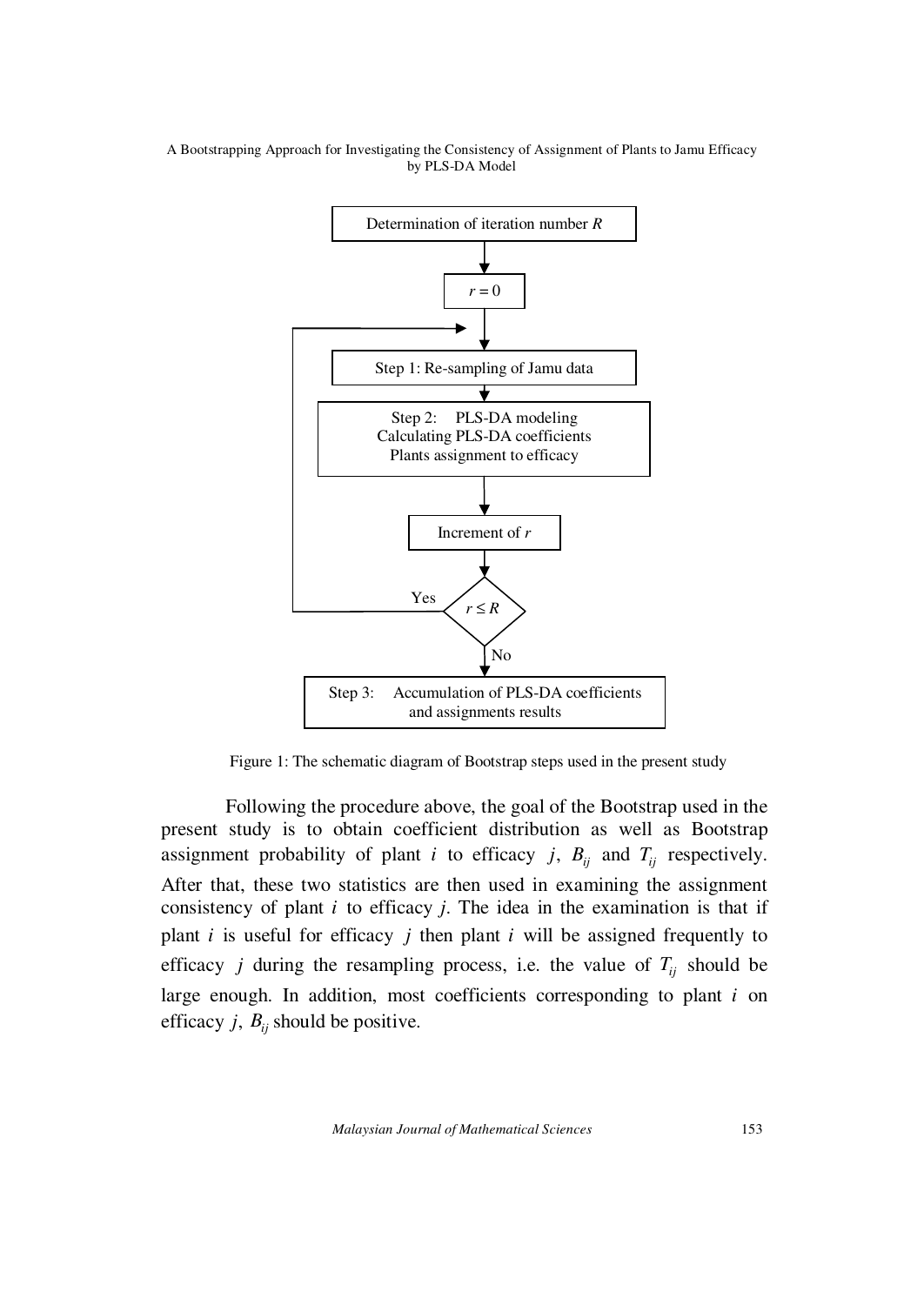Combining these two criteria, assignment of plant *i* on efficacy *j* using PLS-DA model is said to be consistent if: (1)  $T_i \ge 0.8$  and (2)  $P(B_{ii} < 0) \le 0.05$ . The second criterion is equivalent with Percentile 5%  $P5 > 0$ .

# **3. RESULTS AND DISCUSSION**

In selecting the number of components for PLS-DA model, we performed 5-folds cross validation and calculated Prediction Error Sum of Square (PRESS) to measure the deviation between observed and predicted responses. It is observed that the PRESS statistic is the smallest at 10 components. Hence, we use 10 components in PLS-DA model for the original Jamu data set as well as for the Bootstrapping process.

By using positive coefficient as a criterion in assigning plants to a given efficacy, we obtain the Hit–Miss status, as summarized in Table 1, which indicates that there are many plants categorized as a Miss. In other words, these plants are assigned as useful for a certain efficacy because they have a positive coefficient on that efficacy, but no existing Jamu with that efficacy uses those particular plants.

| <b>Efficacy</b> | <b>Assignment using</b><br>positive coefficient |             | <b>Assignment</b> using<br>maximum coefficient |             |
|-----------------|-------------------------------------------------|-------------|------------------------------------------------|-------------|
|                 | Hit                                             | <b>Miss</b> | Hit                                            | <b>Miss</b> |
| URI             | 48                                              | 32          | 23                                             |             |
| DOA             | 94                                              |             | 45                                             |             |
| DMB             | 35                                              | 72          | 13                                             |             |
| <b>GST</b>      | 149                                             |             | 82                                             |             |
| FML             | 115                                             | 50          | 61                                             |             |
| MSC             | 172                                             |             | 94                                             |             |
| <b>PIN</b>      | 113                                             | 25          | 69                                             |             |
| <b>RSP</b>      | 62                                              | 81          | 31                                             |             |
|                 | 86                                              |             |                                                |             |

TABLE 1: Assignment status of plants to efficacy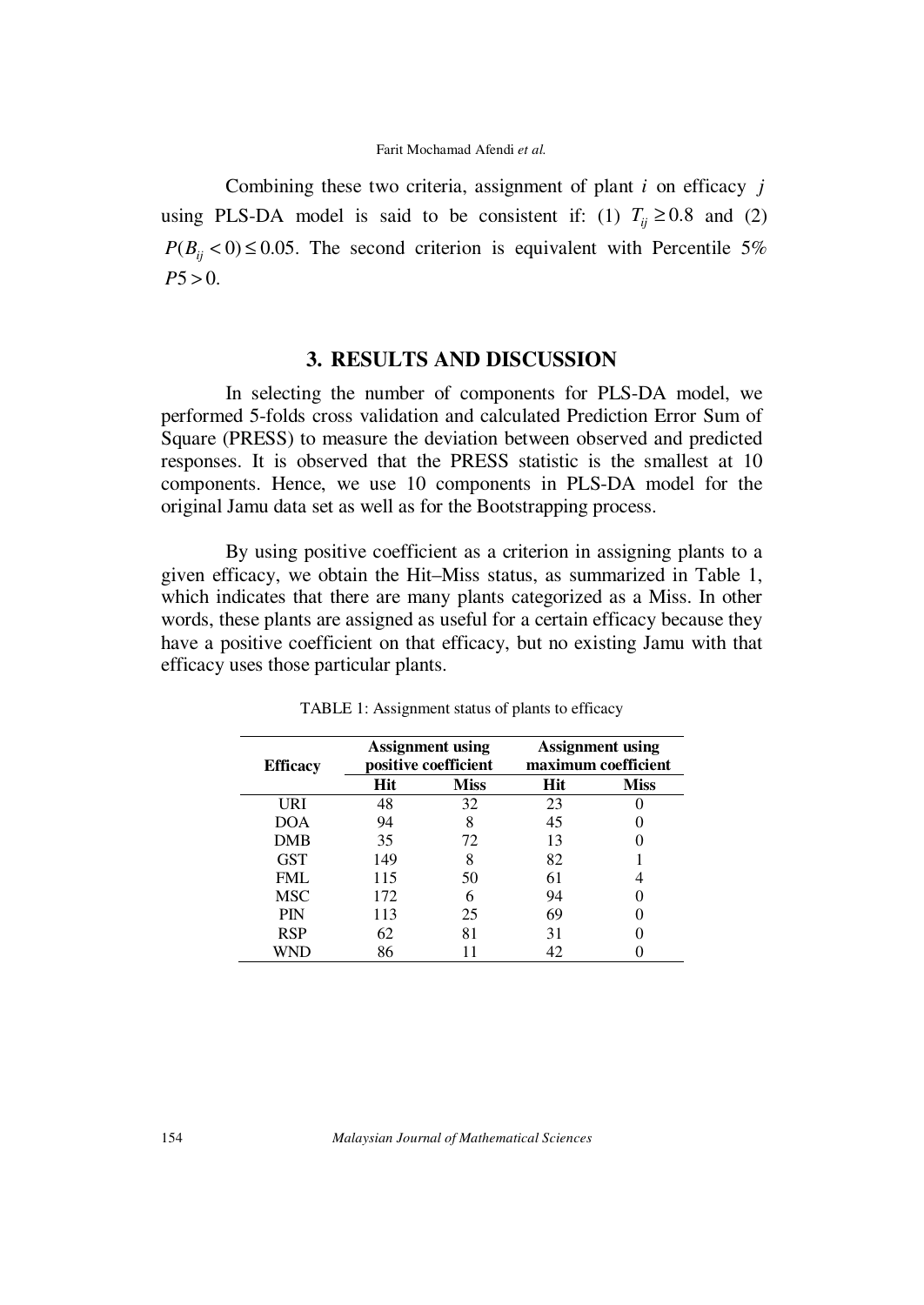

A Bootstrapping Approach for Investigating the Consistency of Assignment of Plants to Jamu Efficacy by PLS-DA Model

Figure 2: Distribution of the PLS-DA coefficients corresponding to the assignment status using positive coefficient.

Figure 2 shows the distribution of PLS-DA coefficients corresponding to the assignment status using positive coefficient. From Figure 2, it is obvious that plants categorized as Miss have coefficient values very near to zero. Therefore, it is evident that the quality of prediction of efficacies for plants can be improved by considering not only the sign (i.e. negative or positive) but also the magnitudes of the coefficients.

In order to reduce the number of Miss categorizations, we further improved our assignment of plants to specific efficacies, as follows. Note that each plant has nine coefficients, one for each efficacy. Rather than assigning plants to each efficacy where they have positive coefficient, the new assignment allocates a plant to an efficacy only when the plants in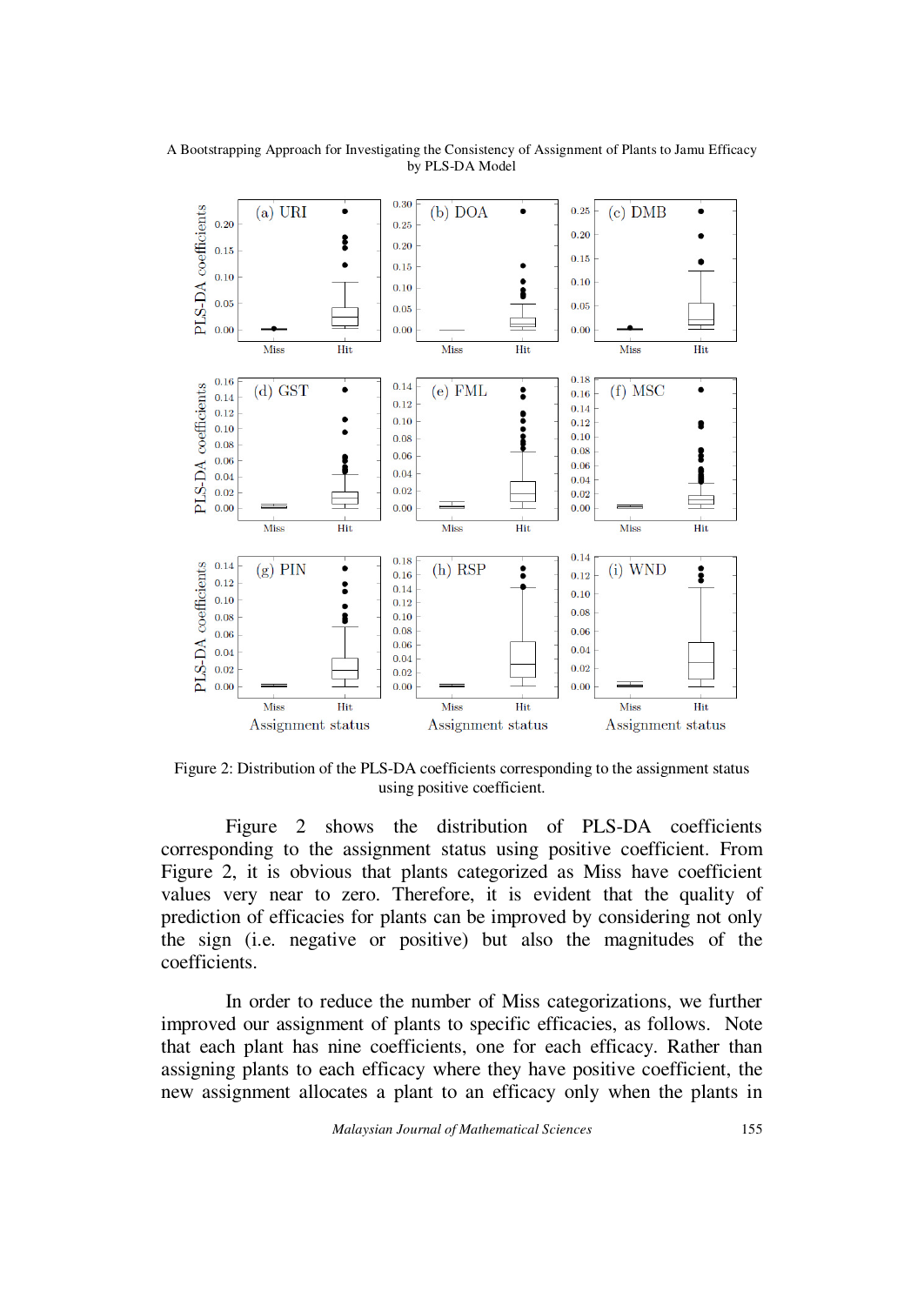question has the largest coefficient for that efficacy. Thus, if  $A_{ji}$  denotes the new assignment status of plant *i* to efficacy *j*, then

$$
A_{ij} = \begin{cases} 1; & \text{if } C_{ij} = \max(C_{ij}) \\ 0; & \text{otherwise} \end{cases}
$$

Note that on previous assignment, a given plant may be regarded as useful for more than one efficacy, i.e.  $\sum_{j=1}^{9} U_{ij} \ge 1$ , whereas for this new assignment a given plant is regarded as useful for one efficacy only, i.e. 9  $\sum_{j=1}^{9} A_{lj} = 1$ . For this new assignment, if  $A_{lj} = 1$  and  $W_{lj} > 0$  then the assignment of plant l regarded as useful for efficacy *j* is called as Hit, whereas if  $A_{li} = 1$  and  $W_{li} = 0$  then the assignment is called as Miss. Table 1 shows summary of Hit–Miss status based on this new method of assignment. The recognition rate for Hit–Miss status is 98.9%, which corresponds to the fact that the number of Miss categorizations for the new method is only five plants out of a total of 465.



Figure 3: Distribution of frequency of plants selected in 1000 bootstrap rounds.

After the assignment is performed, then The Bootstrapping is conducted to examine the consistency of this assignment. The number of Bootstrap resampling rounds *R* is 1000 in this study. However, a given plant may be selected less than 1000 times because Jamu that use the plant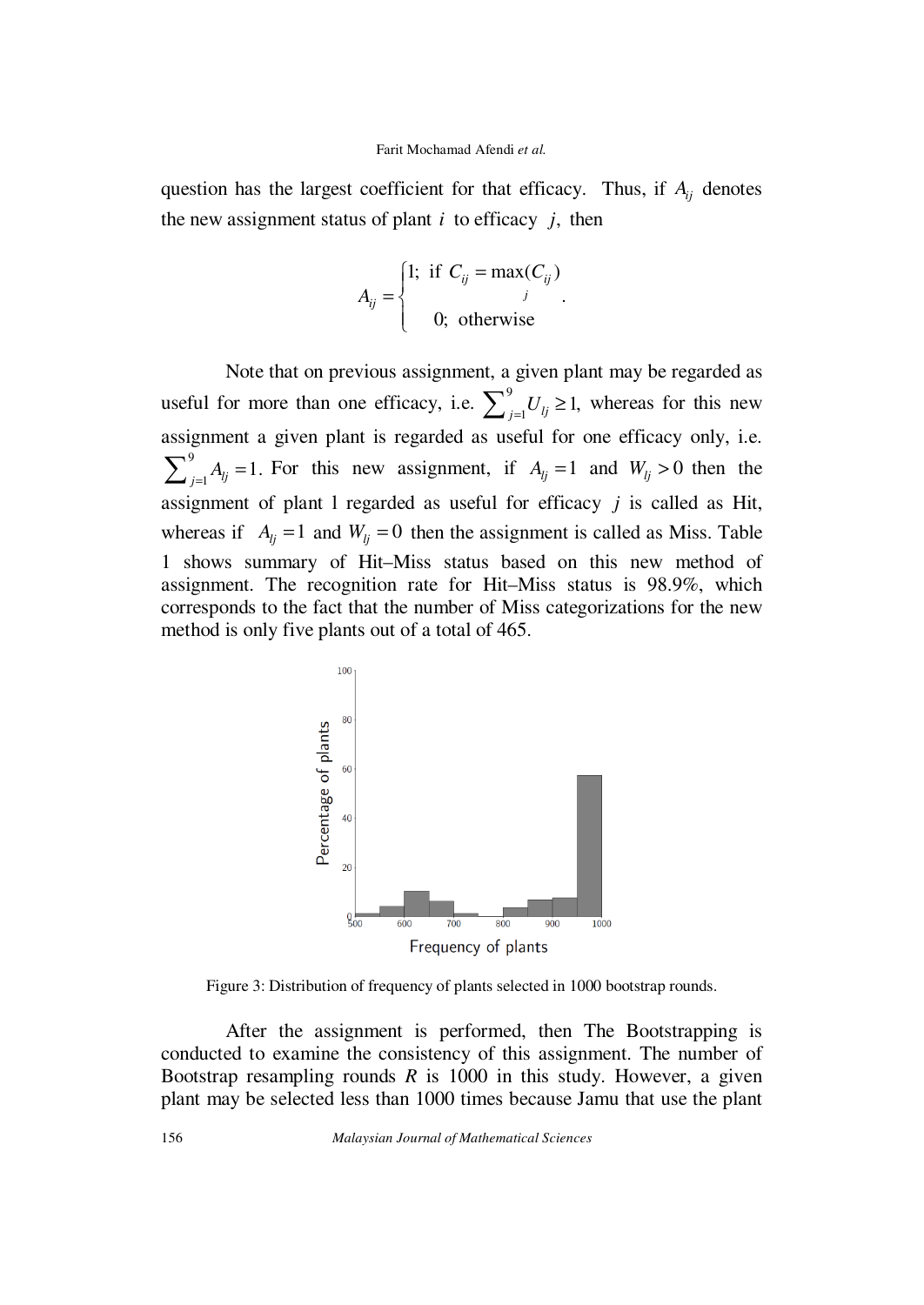might not be selected during some resampling rounds. Among 1000 bootstrap rounds, the least number of times a plant is selected is 504 and most of them are selected more than 950 times (Figure 3).

As indicated in Equation (7), the Bootstrap assignment probability,  $T_{ii}$ , indicates the proportion of plant *i* assigned to efficacy *j* over all resampling rounds. Figure 4 shows the plots of Bootstrap assignment probability against percentile 5% of the coefficient distribution P5 for all the plants corresponding to efficacies predicted for them using maximum coefficient method. In Figure 4 the range of  $T_i$  varies from 0.182 to 1. Among all 465 plants, 291 plants (62.6%) have Bootstrap assignment probability greater than the threshold 0.8. No plant has Bootstrap assignment probability greater than the 0.8 corresponding to efficacies not predicted for them implying the effectiveness of the maximum coefficient method.

Meanwhile, if plant  $i$  is assigned to efficacy  $j$  then the coefficient  $C_{ii}$  itself should be significantly larger than 0 so that the assigned plant can be considered as significantly affecting the efficacy. This requirement can be checked by utilizing the coefficient distribution of plant *i* on efficacy *j*,  $B_{ij}$  obtained from the bootstrapping. As noted in the previous section, the percentile P5 of  $B_{ii}$  should be greater than 0, which indicating that the plant *i* is affecting the efficacy *j* at 5% significant level. Figure 4 shows the percentile P5 of the corresponding plants assigned using the maximum coefficient method. Over all 9 efficacies, we found 326 plants (70.1%) have positive P5 on the efficacies which were assigned to the plants using the maximum coefficient method.

Considering the correlation value  $\rho$  (Figure 4), the Bootstrap assignment probabilities are positively correlated with percentile P5. It means that the larger the Bootstrap assignment probability of a given plant the larger is its percentile P5. It is reasonable since the assignment is conducted based on maximum coefficient. The larger the coefficient of a given plant on an efficacy, the larger its percentile P5 and the probability is high that the assignment of the plant to that efficacy is correct.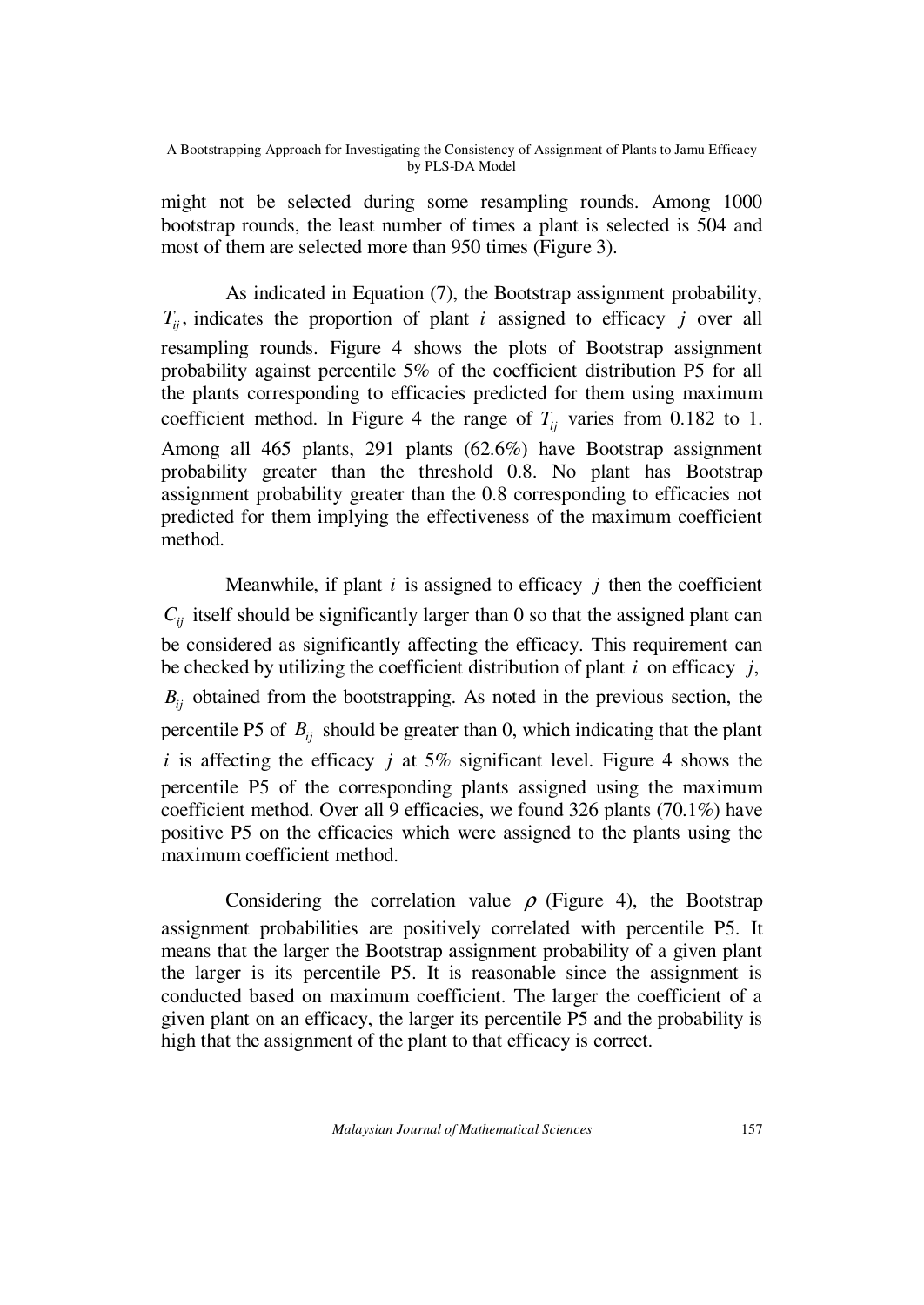Farit Mochamad Afendi *et al.*



Figure 4: Plot of Bootstrap assignment probability versus percentile P5 value of plants assigned to the efficacy. This figure gives plot between the Bootstrap assignment probability and percentile P5 value of plants assigned on each of the nine efficacy groups. The dashed line is created to help identify plants fulfilling the two criteria of consistency. The black dots represent plants classified as Miss. The number of plants assigned to each efficacy is denoted as  $n$ . The correlation value between the two variables is denoted as  $\rho$ , where the figures in parentheses is its p-value.

The relation between Bootstrap assignment probability and percentile P5 value can be explored more by using the scatter plot of Figure 4. In the figure, two lines drawn at points 0.8 and 0 for Bootstrap assignment probability and percentile P5 value, respectively, are used to help distinguish plants satisfying two criteria of consistency, i.e.  $T_i \geq 0.8$ and P5 > 0. In total for all 9 efficacies, we found 276 plants satisfying both criteria, 65 plants satisfying only one criterion, and 124 plants not satisfying any of the two criteria. The detail of the number of such plants for each efficacy is shown in Figure 5. Thus, 276 plants satisfying both criteria of consistency are regarded as consistent and predicted to act as main ingredients in corresponding Jamu. Scientific literature supports that all of these 276 plants whose assignments are regarded as consistent are useful for the corresponding efficacy. Moreover, in Figure 4, plants regarded as Miss are represented as green points. Among these Miss plants, none of them are consistent. Thus, we can obtain major plants, i.e. plants as main ingredients, corresponding to individual efficacies, which are informative to propose formulas of new Jamu medicines.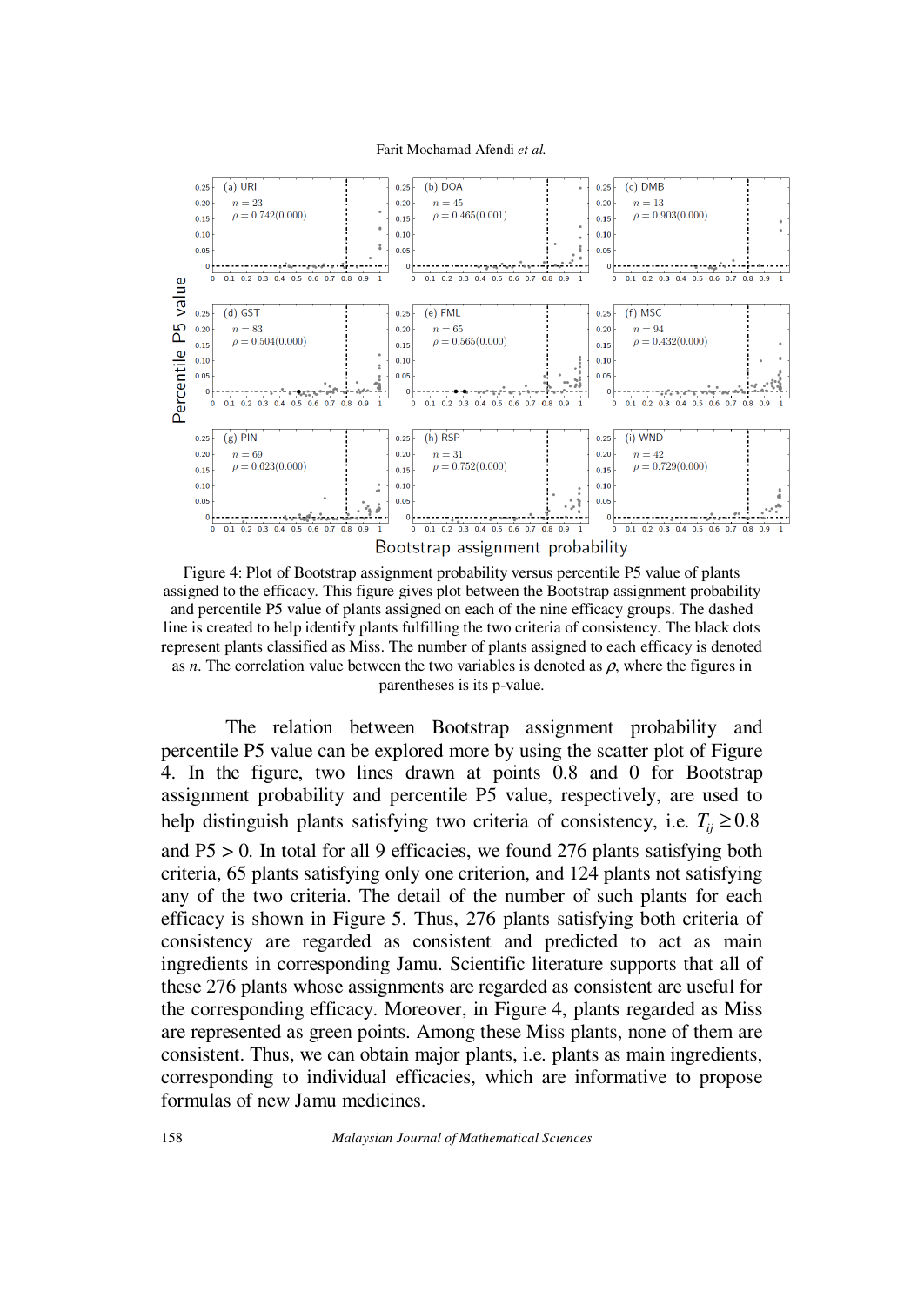

Figure 5: Venn diagram showing the number of plants that satisfy both criteria, one criterion, and neither of the two criteria.

# **4. CONCLUSIONS**

 This work investigates which plants act as main ingredients in Jamu using Partial Least Square Discriminant Analysis (PLS-DA) by relating plants usage in Jamu (as predictors) with Jamu efficacy (as response). From the PLS-DA model, we utilized the coefficient matrix to assign plants to Jamu efficacy based on the largest coefficients.

 Bootstrap can provide a basis for examining the assignment consistency of plants to Jamu efficacy based on PLS-DA coefficient. An assignment involving a given plant to an efficacy is considered as consistent when in most Bootstrap resampling rounds the plant is assigned to the efficacy and most of the plant's coefficients on that efficacy accumulated over all Bootstrap rounds are positive. Among 465 plants, we found assignments of 276 plants as consistent and the usages of all of them on the corresponding efficacy are supported by scientific literature.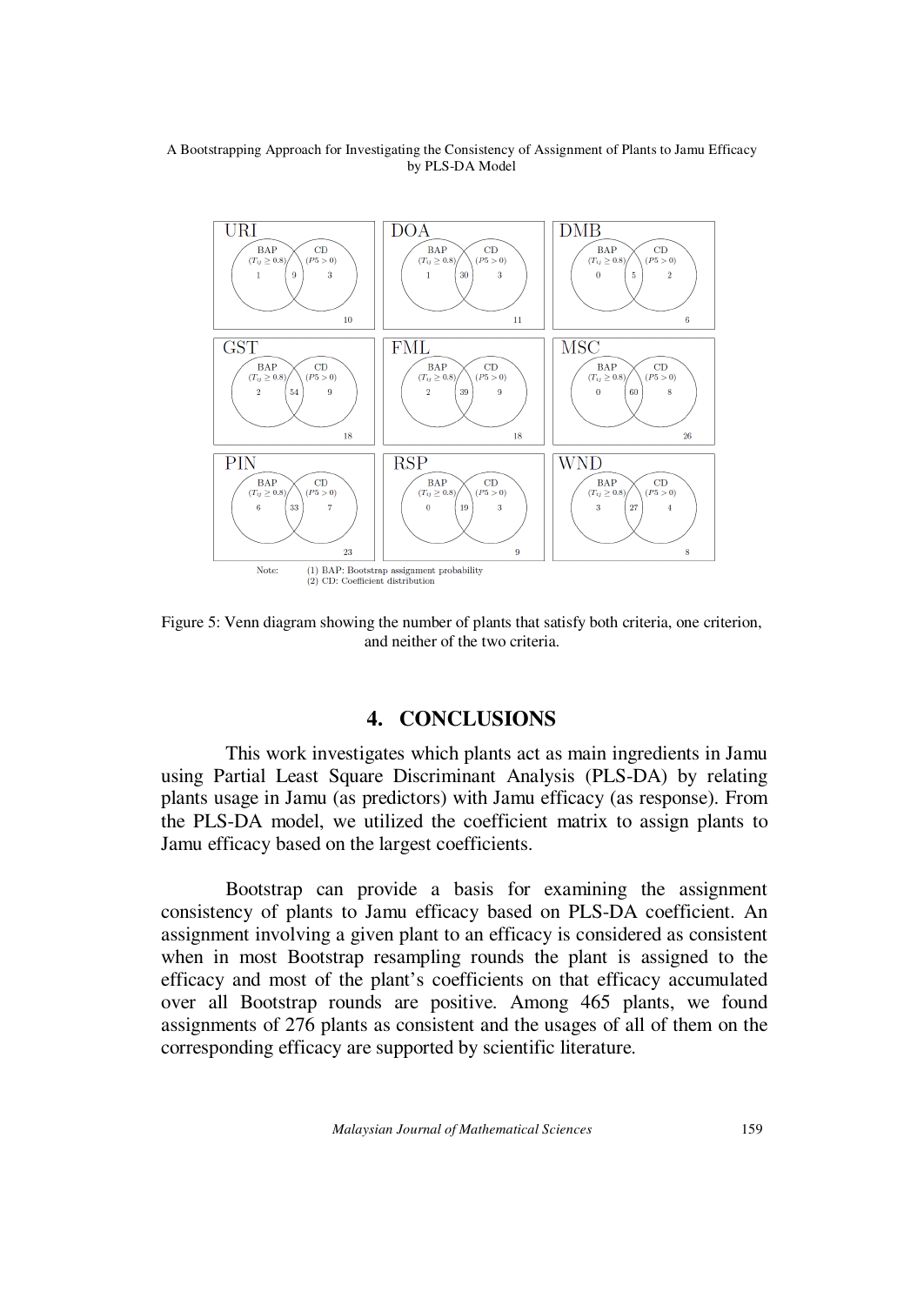# **REFERENCES**

- Barker, M. and Rayens, W. 2003. Partial least squares for discrimination. *J. Chemometrics*. **17**: 166-173.
- Boulesteix, A. and Strimmer, K. 2006. Partial least squares: a versatile tool for the analysis of high-dimensional genomic data. *Briefings in Bioinformatics*. **8**: 32-44.
- Efron, B. and Tibshirani, R. 1993. *An Introduction to the Bootstrap*. Chapman and Hall/CRC.
- Manly, B. F. J. 1997. *Randomization, Bootstrap and Monte Carlo Methods*  in Biology. 2<sup>nd</sup> edition. Chapman and Hall/CRC.
- Pramono, S. 2007. *Jamu in Indonesian Daily Life and Industry*. Toyama: Institute of Natural Medicine, University of Toyama.
- Wold, S., Sjöström, M. and Eriksson, L. 2001. PLS-regression: a basic tool of chemometrics. *Chemometrics and Intelligent Laboratory Systems*. **58**: 109-130.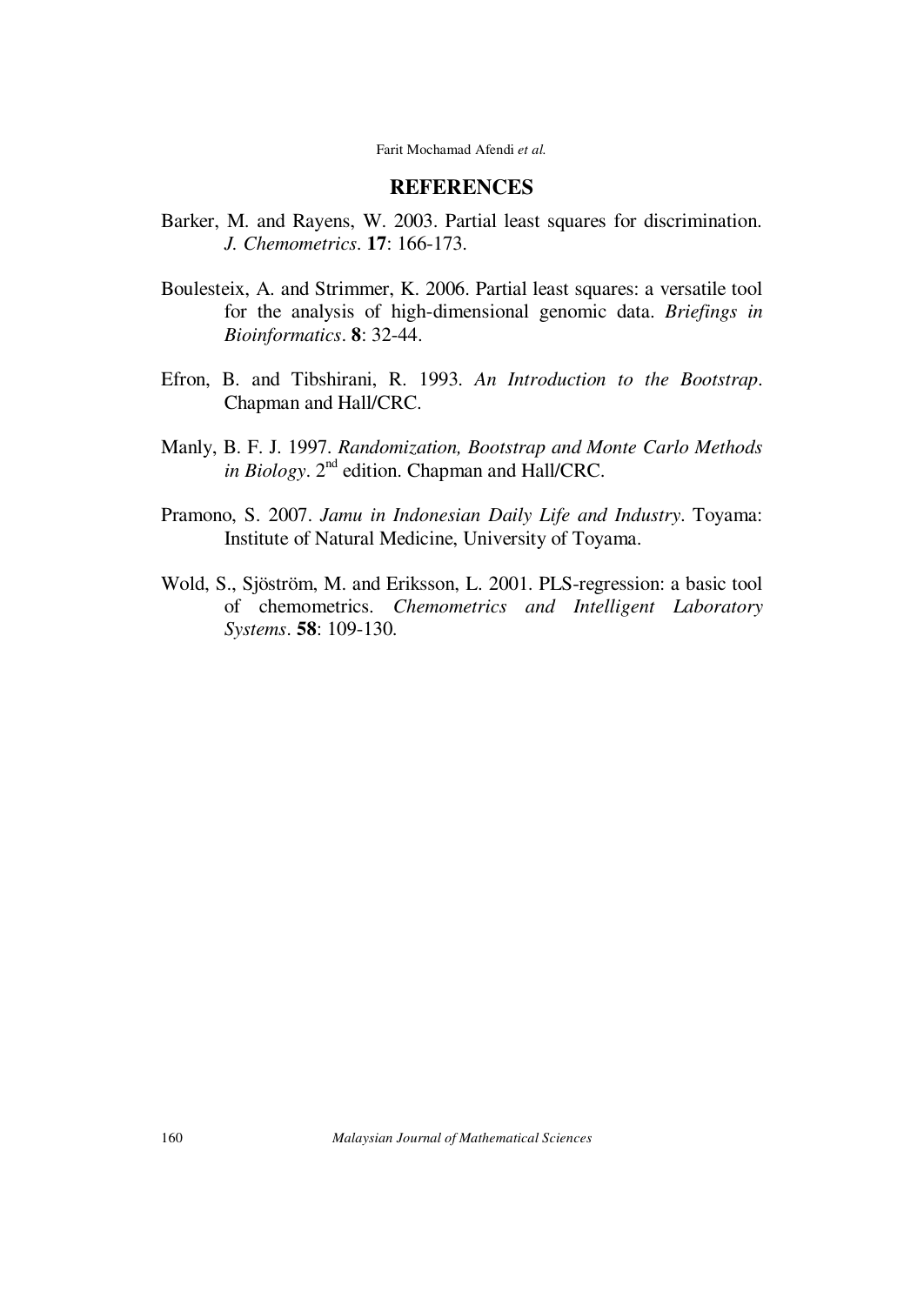| N <sub>0</sub>          | <b>Plant</b>                                   | $\mathbf{N}\mathbf{o}$ | <b>Plant</b>             |  |
|-------------------------|------------------------------------------------|------------------------|--------------------------|--|
|                         | Efiicacy: urinary related problems (URI)       |                        |                          |  |
| 1                       | Imperata cylindrica                            |                        | Pygeum africanum         |  |
| $\overline{2}$          | Prunus cerasus                                 | 7                      | Serenoa repens           |  |
| $\overline{\mathbf{3}}$ | Strobilanthes crispus                          | 8                      | Sonchus arvensis         |  |
|                         | $\overline{4}$<br>Orthosiphon stamineus        |                        | Paeonia suffruticosa     |  |
|                         | $\overline{5}$<br>Cucurbita pepo               |                        |                          |  |
|                         |                                                |                        |                          |  |
|                         | Efficacy: disorders of appetite (DOA)          |                        |                          |  |
| 1                       | Litsea chinensis                               | 16                     | Coleus forskohli         |  |
| $\overline{2}$          | Benincasa hispida                              | 17                     | Commiphora wightii       |  |
| $\overline{3}$          | Zingiber purpureum                             | 18                     | Avena sativa             |  |
| $\overline{4}$          | Cassiae obtusifolia                            | $\overline{19}$        | Jasminum pubescens       |  |
| 5                       | Polygonum multiflorum                          | $\overline{20}$        | Lonicera japonica        |  |
| $\overline{6}$          | Garcinia cambogia                              | 21                     | Albizzia falcataria      |  |
| $\overline{7}$          | Jatropha curcas                                | 22                     | Cassia angustifolia      |  |
| $\overline{8}$          | Tectona grandis                                | 23                     | Nelumbo nucifera         |  |
| $\overline{9}$          | Guazuma ulmifolia                              | 24                     | Crataegus pinnatifida    |  |
| $\overline{10}$         | Carum carvi                                    | 25                     | Caralluma fimbriata      |  |
| $\overline{11}$         | Rheum tanguticum                               | 26                     | Theae sinensis           |  |
| 12                      | Murraya paniculata                             | $\overline{27}$        | Curcuma heyneana         |  |
| 13                      | Terminalia catappa                             | 28                     | Curcuma soloensis        |  |
| 14                      | Cassia tora                                    | 29                     | Cassia fistula           |  |
| $\overline{15}$         | Amorphophallus konjac                          | 30                     | Ilex paraguariensis      |  |
|                         |                                                |                        |                          |  |
|                         | Efficacy: disorders of mood and behavior (DMB) |                        |                          |  |
| $\mathbf{1}$            | Eleutherococcus senticosus                     | 4                      | Brassica nigrae          |  |
| $\overline{2}$          | Ipomoea reptana                                | $\overline{5}$         | Valeriana javanica       |  |
| $\overline{3}$          | Polygala glomerata                             |                        |                          |  |
|                         |                                                |                        |                          |  |
|                         | Efficacy: gastrointestinal disorders (GST)     |                        |                          |  |
| 1                       | Artemisia annua                                | 28                     | Sechium edule            |  |
| $\overline{2}$          | Clematis armandii                              | 29                     | Litchi chinensis         |  |
| $\overline{3}$          | Cynara scolimus                                | 30                     | Ledebouriella divaricata |  |
| $\overline{4}$          | Angelica keiskei                               | 31                     | Alpinia officinarum      |  |
| 5                       | Allium ursinum                                 | $\overline{32}$        | Boswellia carteri        |  |
| 6                       | Vaccinium myrtillus                            | 33                     | Phaleria papuana         |  |
| $\overline{7}$          | Ribes nigrum                                   | 34                     | Swietenia mahagoni       |  |
| $\overline{8}$          | Pandanus conoideus                             | $\overline{35}$        | Swietenia macrophylla    |  |
| $\overline{9}$          | Croton tiglium                                 | 36                     | Morinda citrifolia       |  |
| $\overline{10}$         | Chlorella vulgaris                             | $\overline{37}$        | Ananas comosus           |  |
| 11                      | Syzygium cumini                                | 38                     | Momordica charantia      |  |
| $\overline{12}$         | Tanacetum parthenium                           | $\overline{39}$        | Euphorbia thymifolia     |  |
| 13                      | Coptis chinensis                               | 40                     | Musa balbisianna         |  |
| 14                      | Rubus rosaefolius                              | 41                     | Rauvolvia serpentina     |  |
| 15                      | Gymnema sylvestre                              | 42                     | Vernonia cinerea         |  |

**Appendix A: List of plants with consistent assignment based on Bootstrap procedure**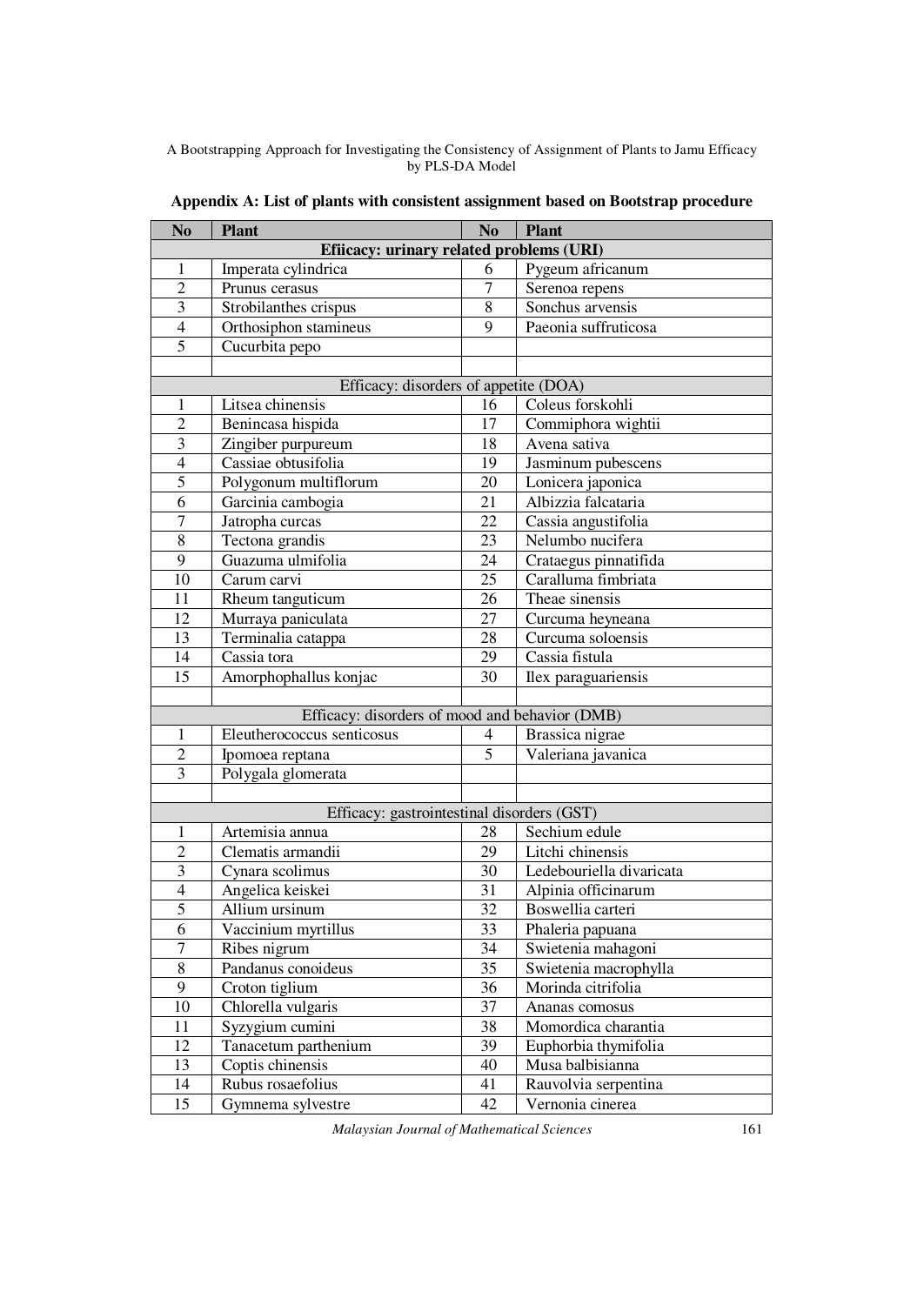| Farit Mochamad Afendi et al. |  |
|------------------------------|--|
|------------------------------|--|

| N <sub>0</sub>          | <b>Plant</b>                                                    | N <sub>0</sub>  | <b>Plant</b>             |
|-------------------------|-----------------------------------------------------------------|-----------------|--------------------------|
| 16                      | Magnolia officinalis                                            | 43              | Symplocos odoratissima   |
| 17                      | Psidium guajava                                                 | 44              | Schisandra chinensis     |
| 18                      | Citrus amblycarpa                                               | 45              | Apium graveolens         |
| 19                      | Simmondsia chinensis                                            | 46              | Silybum marianum         |
| $\overline{20}$         | Archangelisia flava                                             | 47              | Spirulina                |
| $\overline{21}$         | Melaleuca leucadendra                                           | 48              | Fragaria vesca           |
| $\overline{22}$         | Cocos nucifera                                                  | 49              | Matricaria chamomilla    |
| 23                      | Canarium commune                                                | 50              | Scaphium affinis         |
| 24                      | Lindera strychnifolia                                           | 51              | Gynura pinnatifida       |
| 25                      | Brassica napus                                                  | 52              | Hibiscus mutabilis       |
| $\overline{26}$         | Phoenix dactylifera                                             | $5\overline{3}$ | Ziziphus spina-christi   |
| 27                      | Brucea javanica                                                 | 54              | Daucus carota            |
|                         |                                                                 |                 |                          |
|                         | Efficacy: female reproductive organ problems (FML)              |                 |                          |
| 1                       | Garcinia atroviridis                                            | 21              | Kaempferia angustifolia  |
| $\overline{c}$          | Tamarindus indica                                               | 22              | Curcuma longa            |
| $\overline{3}$          | Allium fistulosum                                               | 23              | Ocimum sanctum           |
| $\overline{4}$          | Pluchea indica                                                  | 24              | Galla lusitania          |
| 5                       | Ficus benjamina                                                 | $\overline{25}$ | Quercus lusitanica       |
| 6                       | Cimicifuga racemosa                                             | 26              | Aglaia odorata           |
| $\overline{7}$          | Luffa cylindrica                                                | 27              | Prunus persica           |
| $\overline{8}$          | Curcuma phaeocaulis                                             | 28              | Areca catechu            |
| $\overline{9}$          | Erythrina variegata                                             | $\overline{29}$ | Trifolium pratense       |
| $\overline{10}$         | Erythrina hypaphorus                                            | $\overline{30}$ | Piper betle              |
| 11                      | Punica granatum                                                 | 31              | Sparganium stoloniferum  |
| $\overline{12}$         | Ligusticum acutilobum                                           | 32              | Nyctanthes arbor-tritis  |
| $\overline{13}$         | Lepidium meyenii                                                | 33              | Artocarpus communis      |
| 14                      | Elaeocarpus ganitrus                                            | 34              | Ficus deltoidea          |
| 15                      | Terminalia bellirica                                            | 35              | Lantana camara           |
| 16                      | Phaseolus radiatus                                              | 36              | Solanum verbacifolium    |
| 17                      | Sauropus androgynus                                             | 37              | Pouzolzia zeylanica      |
| $\overline{18}$         | Parameria laevigata                                             | $\overline{38}$ | Tetranthera brawas       |
| 19                      | Mirabilis jalapa                                                | 39              | Sesbania grandiflora     |
| 20                      | Coriandrum sativum                                              |                 |                          |
|                         |                                                                 |                 |                          |
|                         | Efficacy: musculoskeletal and connective tissue disorders (MSC) |                 |                          |
| 1                       | Arisaema consanguineum                                          | 31              | Alpinia galanga          |
| $\overline{2}$          | Asparagus officinalis                                           | 32              | Zingiber zerumbet        |
| $\overline{\mathbf{3}}$ | Atractylodis Macrocephala                                       | 33              | Zingiber aromaticum      |
| $\overline{4}$          | Hordeum vulgare                                                 | 34              | Languas galanga          |
| 5                       | Allium tuberosum                                                | 35              | Psoralea corylifolia     |
| $\overline{6}$          | Pterospermum javanicum                                          | 36              | Massoia aromatica        |
| $\boldsymbol{7}$        | Piper retrofractum                                              | 37              | Setaria italica          |
| $\sqrt{8}$              | Capsicum frutescens                                             | 38              | Melia azedarach          |
| $\overline{9}$          | Erythroxylum catuaba                                            | 39              | Ptychopetalum uncinatum  |
| 10                      | Cordyceps sinensis                                              | 40              | Artocarpus heterophyllus |
| 11                      | Ruellia tuberosa                                                | 41              | Myristica argentea       |
| 12                      | Cola nitida                                                     | 42              | Eurycoma longifolia      |

<sup>162</sup> *Malaysian Journal of Mathematical Sciences*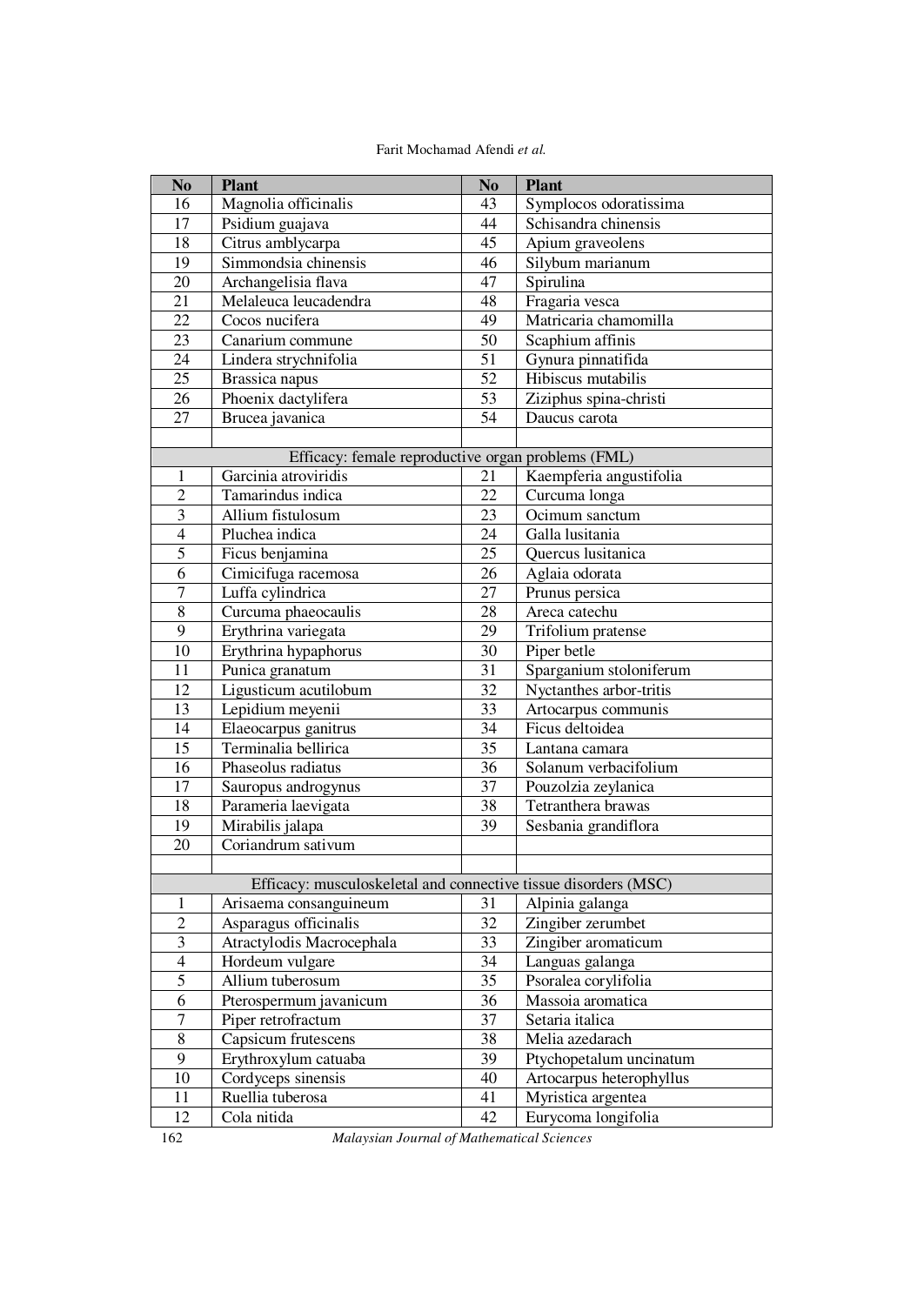| $\mathbf{N}\mathbf{o}$ | <b>Plant</b>                        | N <sub>0</sub>  | <b>Plant</b>               |
|------------------------|-------------------------------------|-----------------|----------------------------|
| $\overline{13}$        | Cuscuta chinensis                   | 43              | Parkia speciosa            |
| 14                     | Plumbago zeylanica                  | 44              | Pimpinella pruatjan        |
| $\overline{15}$        | Cistanche deserticola               | 45              | Artemisia lactiflora       |
| 16                     | Angelica pubescentis                | 46              | Polygonum cuspidatum       |
| 17                     | Argemone mexicana                   | 47              | Lycopodium cernuum         |
| 18                     | Justicia gendarussa                 | 48              | Syzygium polyanthum        |
| $\overline{19}$        | Panax ginseng                       | 49              | Chaenomeles sinensis       |
| 20                     | Lycium barbarum                     | $\overline{50}$ | Xanthium sibricum          |
| 21                     | Equisetum debile                    | 51              | Sida rhombifolia           |
| $\overline{22}$        | Peucedanum praeruptorum             | 52              | Siegesbeckia orientalis    |
| 23                     | Zingiber officinale                 | 53              | Cinnamomum sintok          |
| 24                     | Ricinus communis                    | 54              | Talinum paniculatum        |
| 25                     | Elettaria cardamomum                | $\overline{55}$ | Cyperus rotundus           |
| 26                     | Datura alba                         | 56              | Curcuma xanthorrhiza       |
| $\overline{27}$        | Datura stramonium                   | 57              | Tribulus terrestris        |
| 28                     | Leucaena glauca                     | 58              | Sesamum indicum            |
| $\overline{29}$        | Cola acuminata                      | $\overline{59}$ | Epimedium brevicornum      |
| $\overline{30}$        | Piper nigrum                        | 60              | Pausinystalia yohimbe      |
|                        |                                     |                 |                            |
|                        | Efficacy: pain/inflammation (PIN)   |                 |                            |
| 1                      | Allium cepae                        | 18              | Dendrophthoe pentandra     |
| $\overline{2}$         | Lindera aggregata                   | 19              | Carthamus tinctorius       |
| $\overline{3}$         | Graptophyllum pictum                | 20              | Cinchona succirubra        |
| $\overline{4}$         | Gaultheria punctata                 | 21              | Pueraria lobata            |
| $\overline{5}$         | Sanguisorba officinalis             | 22              | Pistacia lentiscus         |
| $\overline{6}$         | Commiphora myrrha                   | 23              | Mentha piperita            |
| $\overline{7}$         | Coleus scutellarioides              | 24              | Calamus Draco              |
| $\overline{8}$         | Ruta angustifolia                   | $\overline{25}$ | Paris polyphylla           |
| $\overline{9}$         | Celosia cristata                    | 26              | Pinus merkusii             |
| 10                     | Entada scandens                     | $\overline{27}$ | Mentha arvensis            |
| 11                     | Usnea misaminensis                  | 28              | Helicteres isora           |
| $\overline{12}$        | Cinnamomum camphora                 | 29              | Ruta graveolens            |
| 13                     | Cinnamomum cullilawan               | 30              | Cymbopogon nardus          |
| $\overline{14}$        | Cinnamomum cassia                   | 31              | Pyrrosia sheareri          |
| $\overline{15}$        | Capparis acuminata                  | $\overline{32}$ | Potentilla chinensis       |
| 16                     | Parkia roxburghii                   | 33              | Curcuma zedoaria           |
| 17                     | Typhonium flagelliforme             |                 |                            |
|                        |                                     |                 |                            |
|                        | Efficacy: respiratory disease (RSP) |                 |                            |
| $\mathbf{1}$           | Foeniculum vulgare                  | 11              | Costus speciosus           |
| $\overline{2}$         | Clausena anisum-olens               | 12              | Euphorbia hirta            |
| $\overline{3}$         | Glycyrrhiza uralensis               | 13              | Stachytarpheta jamaicensis |
| $\overline{4}$         | Clerodendron squamatum              | 14              | Prunus armeniaca           |
| $\overline{5}$         | Glochidion rubrum                   | $\overline{15}$ | Ceiba pentandra            |
| 6                      | Harpagophytum procumbens            | 16              | Abrus precatorius          |
| 7                      | Forsythia suspensa                  | 17              | Blumea balsamifera         |